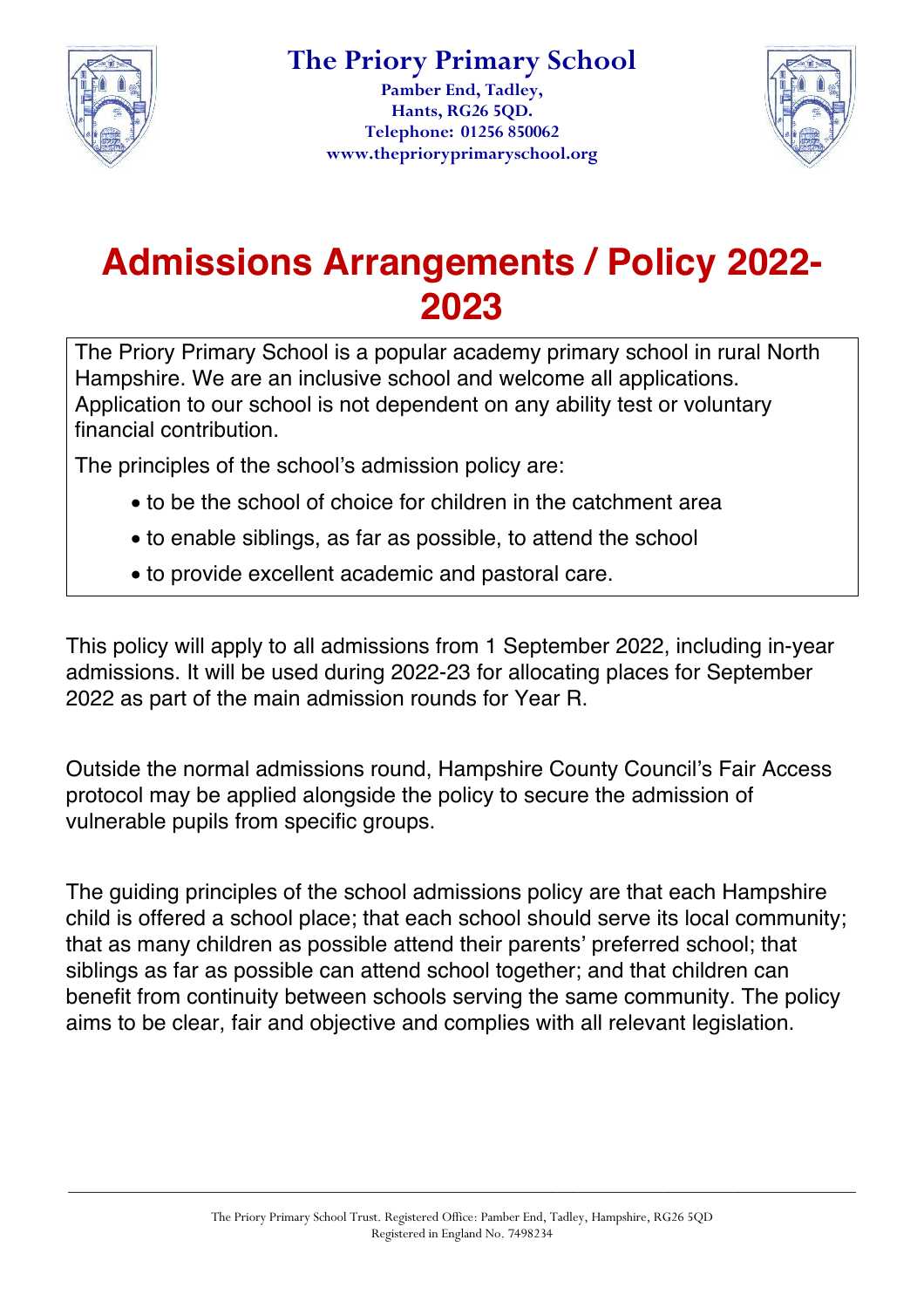

**Pamber End, Tadley, Hants, RG26 5QD. Telephone: 01256 850062 www.theprioryprimaryschool.org**



#### **Aims**

This policy aims to:

- Explain **how to apply** for a place at the school
- Set out the school's **arrangements for allocating places to the pupils** who apply
- Explain **how to appeal** against a decision not to offer your child a place

# **Legislation and statutory requirements**

This policy is based on the following advice from the Department for Education (DfE):

- School Admissions Code
- School Admission Appeals Code

As an academy, the school is required by its funding agreement to comply with these codes, and with the law relating to admissions as set out in the School Standards and Framework Act 1998.

This policy complies with our funding agreement and articles of association.

# **Clarification**

The **normal admissions round** is the period during which parents can apply for state-funded school places at the school's normal point of entry, using the common (online) application form provided by their home local authority.

**Looked after children** are children who, at the time of making an application to a school, are:

- In the care of a local authority, or
- Being provided with accommodation by a local authority in exercise of its social services functions

**Previously looked after children** are children who were looked after, but ceased to be so because they:

- Were adopted under the Adoption Act 1976 or the Adoption and Children Act 2002, or
- Became subject to a child arrangements order, or
- Became subject to a special guardianship order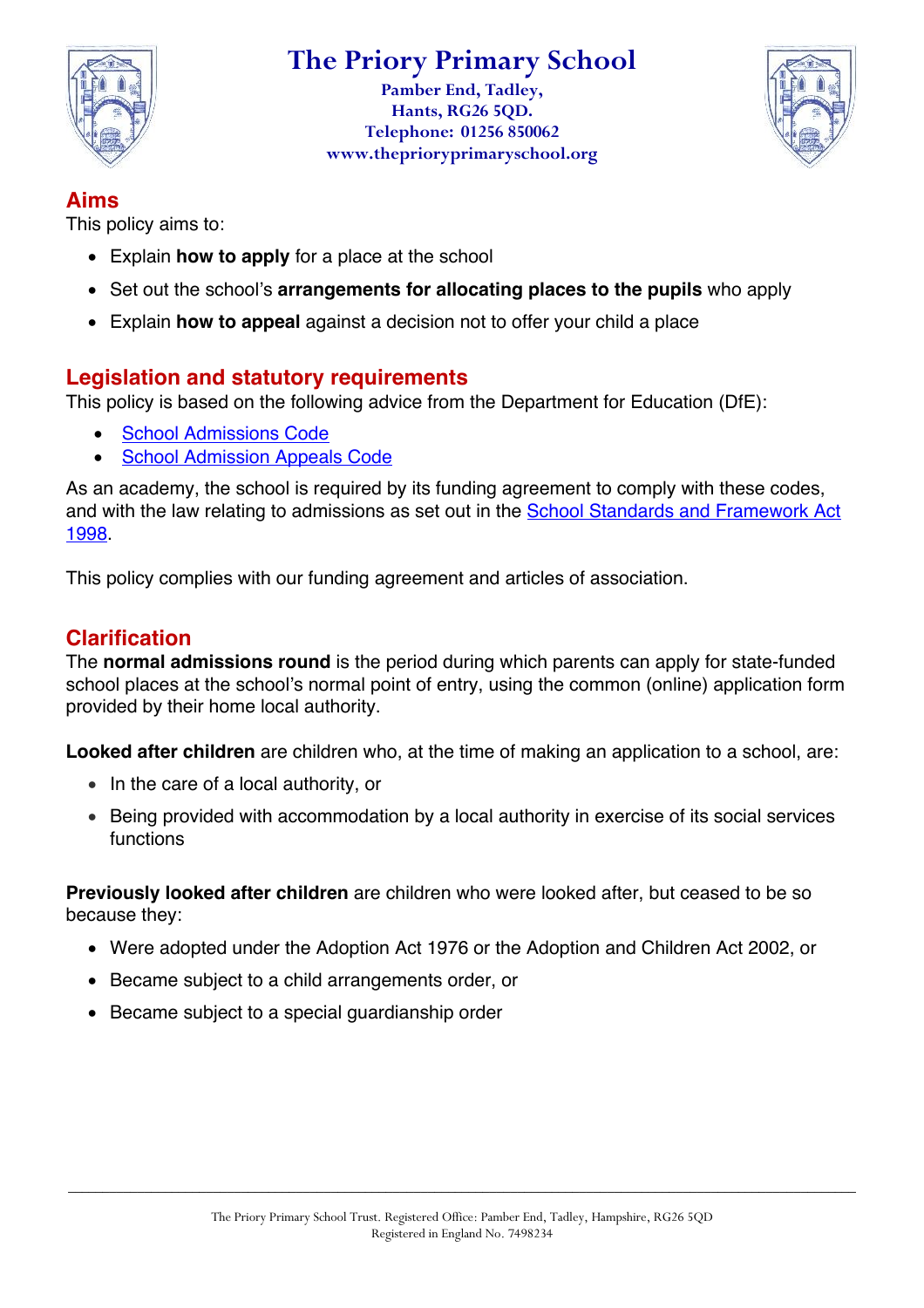

**Pamber End, Tadley, Hants, RG26 5QD. Telephone: 01256 850062 www.theprioryprimaryschool.org**



A child reaches **compulsory school age** on the prescribed day following his or her fifth birthday (or on his or her fifth birthday if it falls on a prescribed day). The prescribed days are 31 December, 31 March and 31 August.

### **How to apply**

For applications in the normal admissions round you should use the application form provided by your home local authority (regardless of which local authority the schools are in). You can use this form to express your preference for a minimum of 3 state-funded schools, in rank order. You will receive an offer for a school place directly from your local authority.

# **Allocation of Place (2022/23)**

This policy will apply to all admissions from 1 September 2022, including in-year admissions. It will be used during 2022-23 for allocating places for September 2022 as part of the main admission rounds for Year R.

Outside the normal admissions round, Hampshire County Council's Fair Access protocol may be applied alongside the policy to secure the admission of vulnerable pupils from specific groups.

The guiding principles of the school admissions policy are that each Hampshire child is offered a school place; that each school should serve its local community; that as many children as possible attend their parents' preferred school; that siblings as far as possible can attend school together; and that children can benefit from continuity between schools serving the same community. The policy aims to be clear, fair and objective and complies with all relevant legislation.

# **Admission Criteria**

The Academy Trust, which was established in February 2011, is the admission authority for The Priory Primary School. The admission arrangements are determined by the Academy Trust, after statutory consultations.

The Academy Trust will consider first all those applications received by the published deadline of midnight on Saturday 15<sup>th</sup> January 2022. Notifications to parents offering a primary or infant school place will be sent by the Local Authority on 16 April 2022.

Late applications will be considered after all on-time applications have been fully processed unless exceptional circumstances merit consideration alongside on-time applications.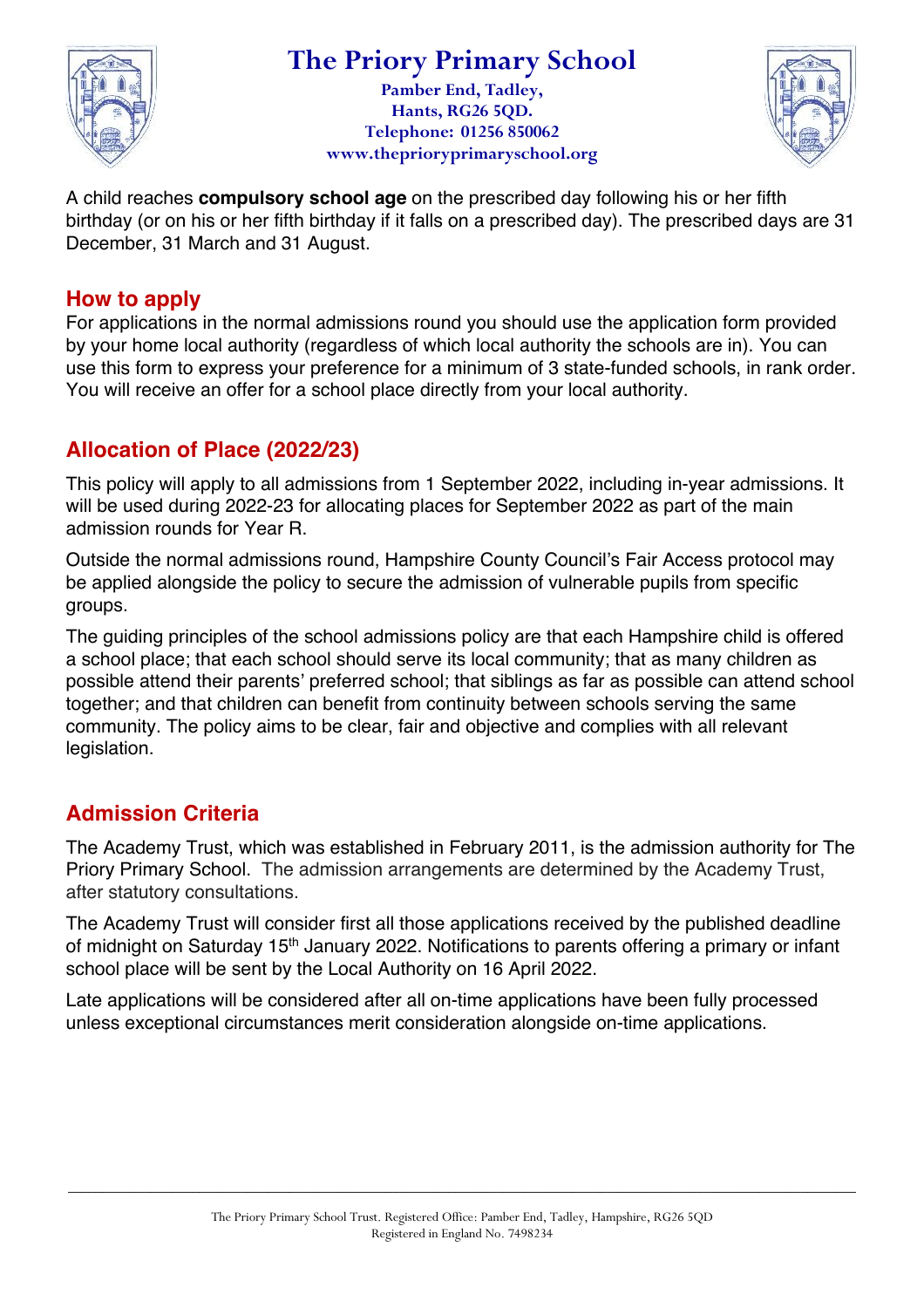

**Pamber End, Tadley, Hants, RG26 5QD. Telephone: 01256 850062 www.theprioryprimaryschool.org**



The published admission number (PAN) of the school is 29.

For the normal admission round, all on time preferences will be considered simultaneously and ranked in accordance with the admission criteria. If more than one school can offer a place, the parent's highest stated available preference will be allocated.

# **Oversubscription Criteria**

All children whose statement of special educational needs (SEN) or education, health and care (EHC) plan names the school will be admitted before any other places are allocated. If the school is not oversubscribed, all applicants will be offered a place.

In the event that the school receives more applications than the number of places it has available, places will be given to those children who meet any of the criteria set out below, in order until all places are filled.

The criteria applies to both main round and in-year admissions. When the school is oversubscribed, after the admission of pupils with an Education, Health and Care plan naming the school, priority for admission will be given to children in the following priority order:

- 1. Looked after children or children who were previously looked after (see definition i).
- 2. (For applications in the normal admission round only) Children or families with an exceptional medical or social need. Evidence must be provided, from a medical specialist or social worker, of the child or family's need and why those needs make it is essential that the child attends this school rather than any other. If evidence is not submitted by the application deadline, the medical or social needs cannot be considered.
- 3. Children of staff (see definition ii) who have, (1) been employed at the school for two or more years at the time at which the application for admission to the school is made, or (2) have been recruited to fill a vacant post for which there is a demonstrable skill shortage.
- 4. Children living in the catchment area (see definition iii) who at the time of application have a sibling (see definition iv) on the roll of the school who will still be on roll at the time of admission. [See 6 for additional children who may be considered under this criterion.]
- 5. Other children living in the catchment area of the school (see definition iii).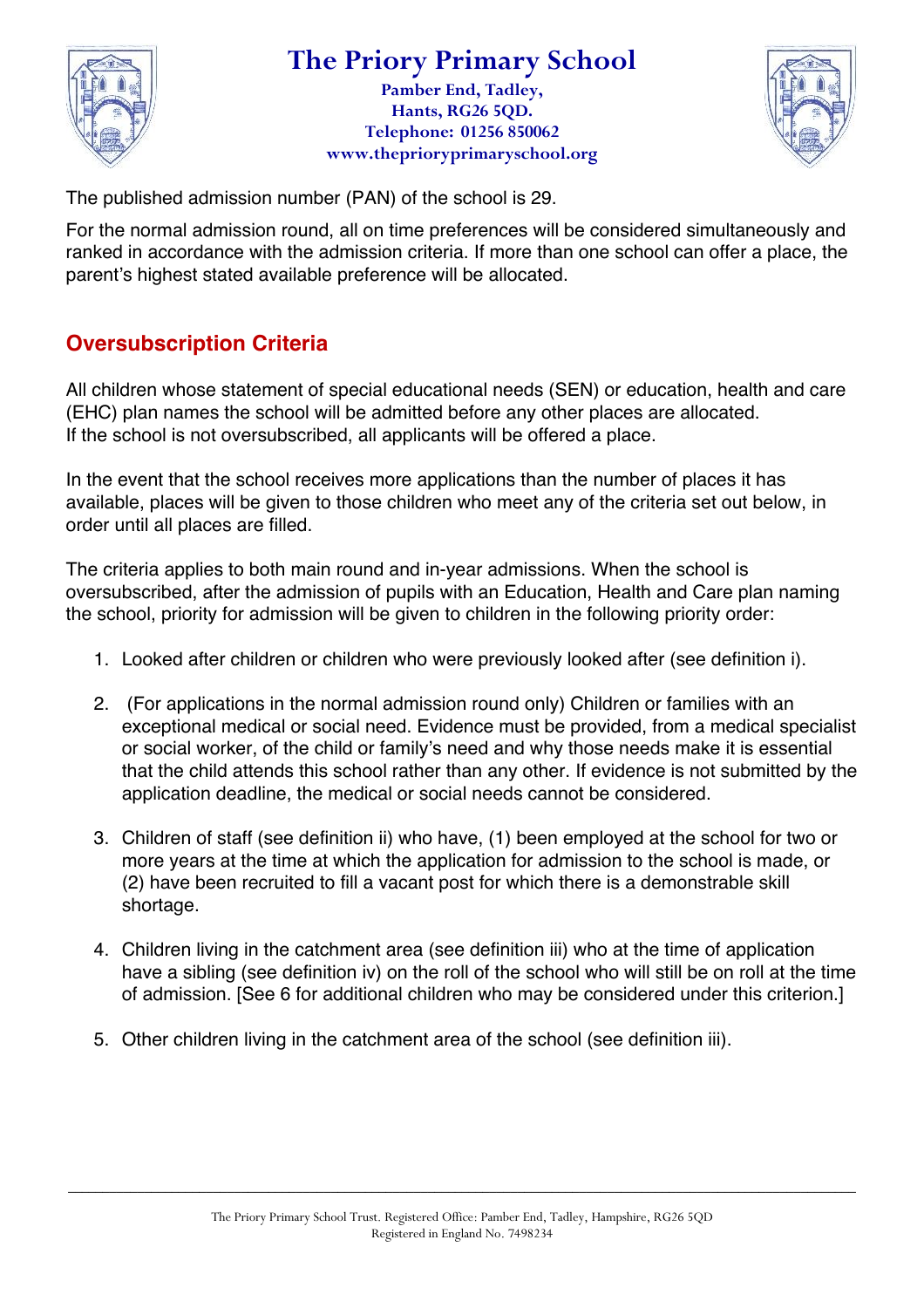

#### **The Priory Primary School Pamber End, Tadley, Hants, RG26 5QD. Telephone: 01256 850062 www.theprioryprimaryschool.org**



- 6. Children living out of the catchment area who at the time of application have a sibling (see definition iv) on the roll of the school who will still be on roll at the time of admission. [Where a sibling was allocated a place at the school in the normal admission round in a previous year because the child was displaced (see definition v) from the catchment school for their address, the application will be considered under 4, above, subject to the siblings still living in the catchment area for the school from which they were displaced. In future normal admissions rounds a younger sibling will be considered to have been displaced where they were allocated a place at the school under this criterion as a consequence of their elder sibling's displacement and are still living in the catchment area for the school from which they were displaced].
- 7. Other children.

# **Definitions**

- (i) Looked after children are defined as those who are (a) in the care of a local authority, or (b) being provided with accommodation by a local authority in the exercise of their social services functions (see the definition in section 22(1) of the Children Act 1989). Previously looked 3 children are those who were previously looked after but immediately after being looked after became subject to an adoption order, child arrangements order, or special guardianship order. An adoption order is an order under section 46 of the Adoption and Children Act 2002 or section 12 of the Adoption Act 1976. Child arrangements orders are defined in section 8 of the Children Act 1989, as amended by section 12 of the Children and Families Act 2014. Child arrangements orders replace residence orders and any residence order in force prior to 22 April 2014 is deemed to be a child arrangements order. Section 14A of the Children Act 1989 defines a 'special guardianship order' as an order appointing one or more individuals to be a child's special guardian (or special guardians).
- (ii) 'Staff' includes all those on the payroll of the school. 'Children of staff' refers to situations where the staff member is the natural parent, the legal guardian or a resident step parent.
- (iii) A map of the school's catchment area can be viewed on the school's details page on the Hampshire County Council website www.hants.gov.uk/educationandlearning/findaschool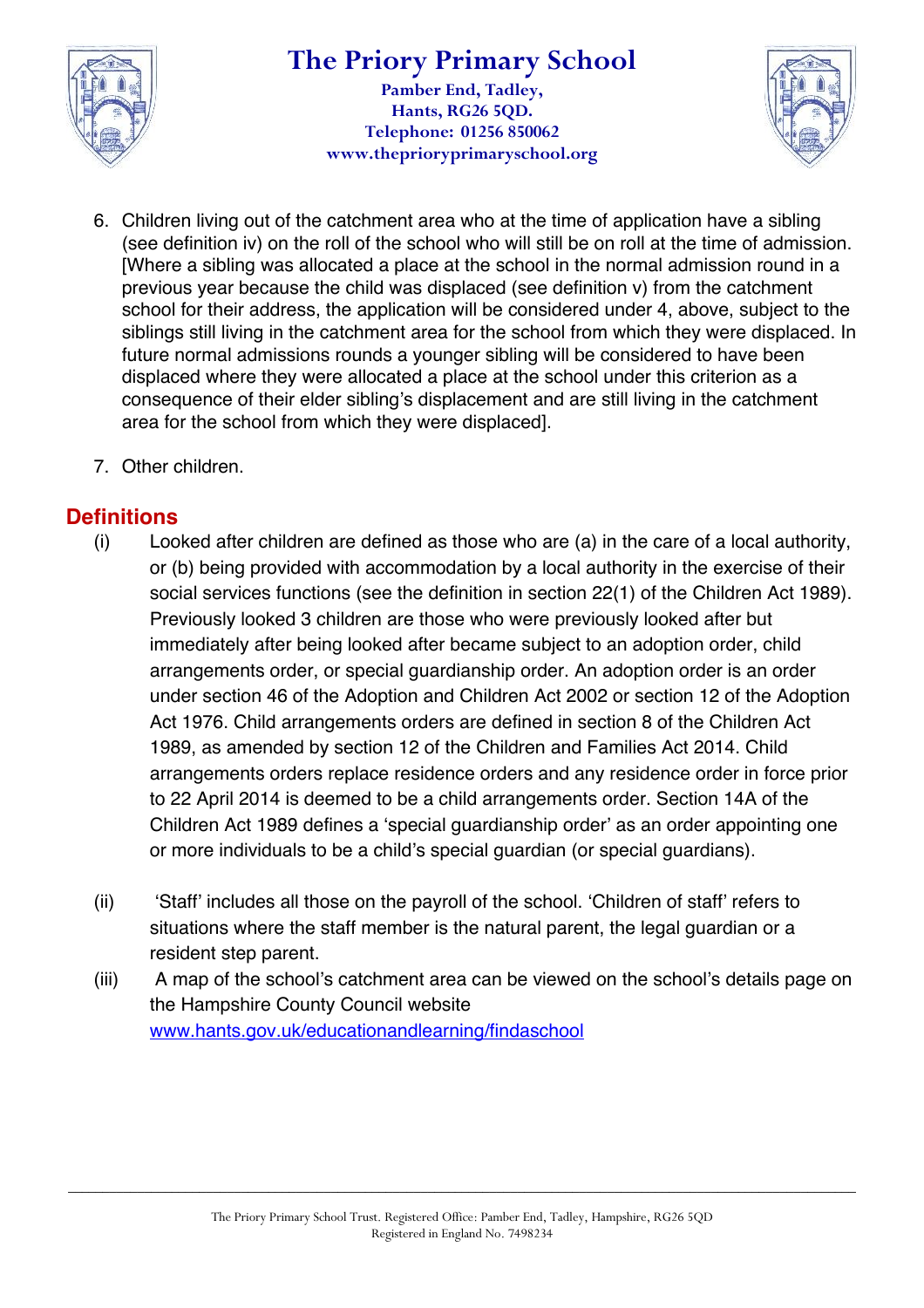

#### **The Priory Primary School Pamber End, Tadley, Hants, RG26 5QD. Telephone: 01256 850062 www.theprioryprimaryschool.org**



(iv) 'Sibling' refers to brother or sister, half brother or half sister, adoptive brother or adoptive sister, foster brother or sister, step brother or step sister living as one family unit at the same address. It will also be applied to situations where a full, half or adopted brother or sister are living at separate addresses. Categories 4 and 7 include children who at the time of application have a sibling for whom the offer of a place at the preferred school has been accepted, even if the sibling is not yet attending. (v) 'Displaced' refers to a child who was refused a place at the catchment school in the normal admissions round having named it in the application and was not offered a higher named preference school.

# **Tie-breaker**

If the school is oversubscribed from within any of the above categories, straight line distance will be used to prioritise applications; applicants living nearer the school have priority. Distances will be measured from the Ordnance Survey home address point to the school address point using Hampshire County Council's Geographic Information Systems (GIS). Distances to multiple dwellings will give priority to the ground floor over the first floor and so on. On individual floors, distances will be measured to the stairs leading to the communal entrance. Where two or more applicants are equidistant, random allocation will be used to allocate the place. An explanation of the random allocation procedure is available on the County website.

# **Additional Information**

#### **1. Pupils with a statement of special educational needs**

The governors will admit any pupil whose Education, Health and Care Plan (EHCP) names the school. Where possible such children will be admitted within the PAN.

#### **2. Multiple births**

Where a twin or child from a multiple birth is admitted to a school under this policy then any further twin or child of the same multiple birth will be admitted, if the parents so wish, even though this may raise the number in the year group above the school's PAN.

#### **3. In-Year Fair Access placements by the local authority**

The local authority must ensure that all pupils are placed in schools as quickly as possible. It may therefore sometimes be necessary for a pupil to be placed by the local authority, or a local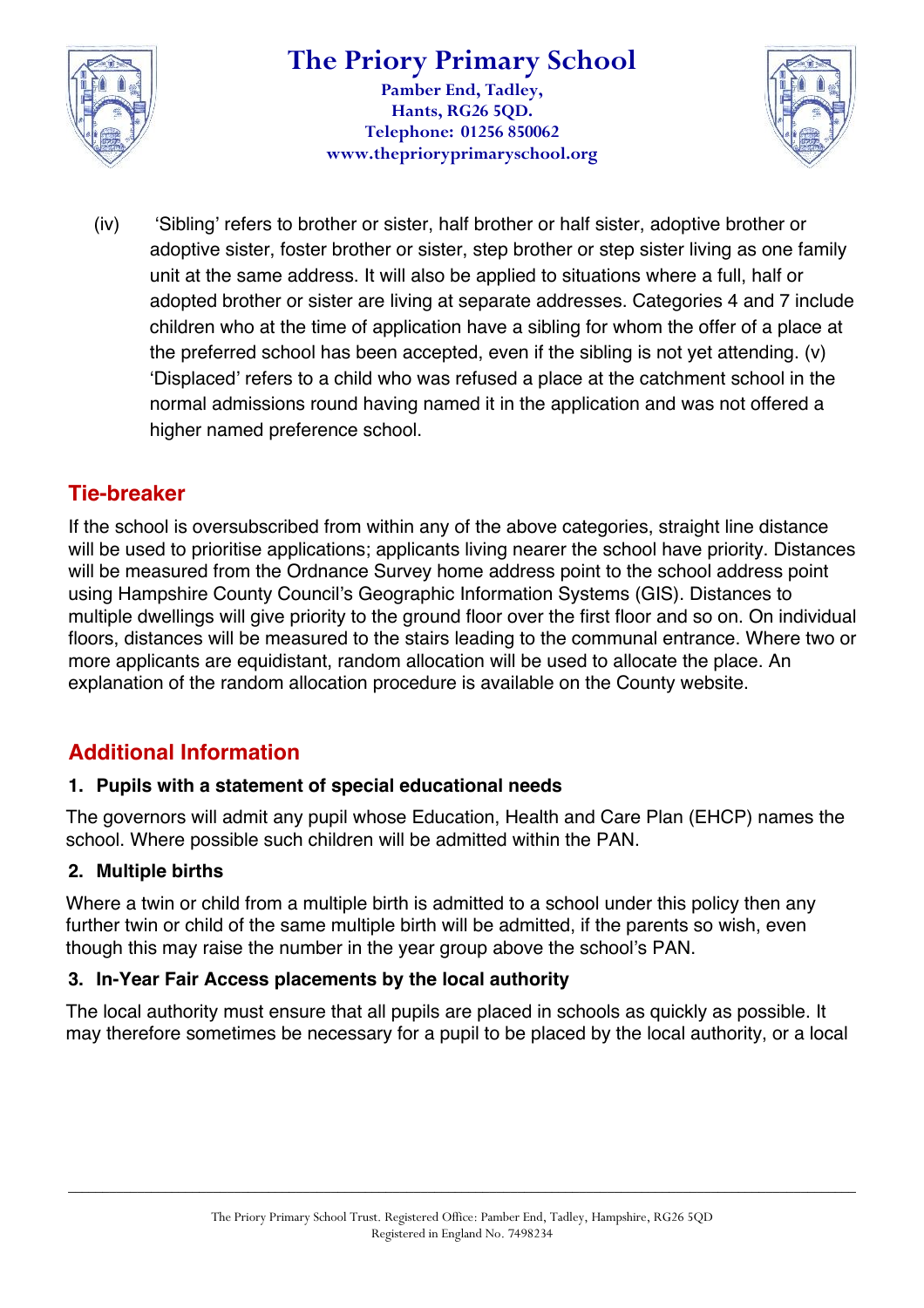

**Pamber End, Tadley, Hants, RG26 5QD. Telephone: 01256 850062 www.theprioryprimaryschool.org**



placement panel acting on behalf of the authority, in a particular school even if there is a waiting list for admission. Such placements will be made in accordance with the provisions of the local authority's In-Year Fair Access Protocol. The Protocol is based on legislation and government guidance.

#### **4. School Closures**

In the event of a school closure, pupils from the closing school may be given priority for any school nominated as the receiving school. Specific arrangements will be determined by the Local Authority in accordance with the School Admissions Code and will be published at the time for the specific schools affected.

#### **5. Waiting lists**

When all available places have been allocated, waiting lists will be operated by schools on behalf of the local authority. Any places that become available will be allocated according to the criteria of the admission policy with no account being taken of the length of time on the waiting list or any priority order expressed as part of the main admission round. Fair Access admissions and school closure arrangements will take priority over the waiting list.

The waiting list will be reviewed and revised –

- each time a child is added to, or removed from, the waiting list;
- when a child's changed circumstances affect their priority;

At the time of receiving an application decision from the County Council or a school, parents will be advised of the process for adding their child's name to a school's waiting list. Parents may keep their child's name on the waiting list of as many schools as they wish.

The waiting list will be maintained until 31 August each academic year, at which point all names will be removed. Should parents wish their child to be considered for a place at the school in the following school year, they should complete and submit a fresh in-year application in the August preceding the new school year. Schools will send a decision letter within the first 10 days of the new term.

#### **6. Starting school**

Pupils born between 1 September 2018 and 31 August 2019 (inclusive) are entitled to full-time schooling from September 2022. Parents can request that their child's admission is deferred until later in the school year (usually at the start of a school term and before the end of the academic year), but not beyond the point they reach compulsory school age, at the beginning of the term following their fifth birthday. Parents can request that their child attends part-time until the child reaches compulsory school age.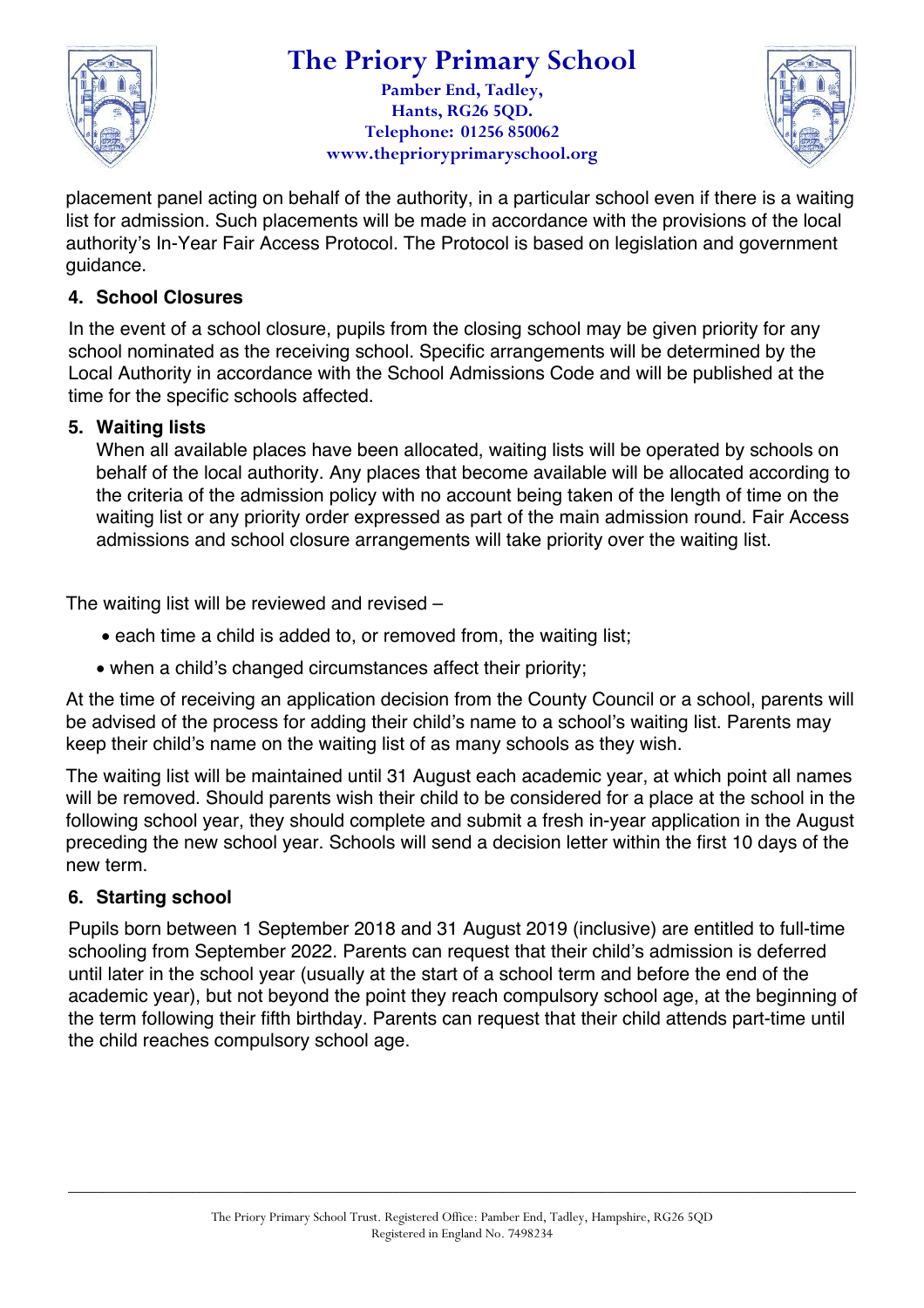

**Pamber End, Tadley, Hants, RG26 5QD. Telephone: 01256 850062 www.theprioryprimaryschool.org**



Children with birthdays between:

• 1 September and 31 December 2018 (inclusive) reach compulsory school age on 31 December 2022, at the start of the spring term.

• 1 January and 31 March 2019 (inclusive) reach compulsory school age on 31 March 2023, at the start of the summer term;

• 1 April and 31 August 2019 (inclusive) reach compulsory school age on 31 August 2023, at the start of the new school year.

Parents of children with birthdays between 1 April and 31 August 2019 (inclusive), whose child has not started in a Year R class during the 2022-23 school year, may wish to request admission to Year R in September 2023 rather than admission to Year 1. In these circumstances, all relevant factors will be considered in assessing the request; parents would be expected to state clearly why they felt admission to Year R was in their child's best interests. It is recommended that parents considering such a request contact the local authority in the Autumn term 2021 to ensure that an informed decision is made. [Parents should refer to the Hampshire County Council webpage: www.hants.gov.uk/ad-summerborn.]

### **In-year admissions**

You can apply for a place for your child at any time outside the normal admissions round. As is the case in the normal admissions round, all children whose statement of SEN or EHC plan names the school will be admitted.

Likewise, if there are spaces available in the year group you are applying for, your child will always be offered a place.

If there are no spaces available at the time of your application, your child's name will be added to a waiting list for the relevant year group. When a space becomes available it will be filled by one of the pupils on the waiting list in accordance with the oversubscription criteria listed in the 'Oversubscription criteria' section of this policy. Priority will not be given to children on the basis that they have been on the waiting list the longest.

In the first instance, applications for in-year admissions should be sent to the local authority, you will then be contacted by the school.

### **Requests for admission outside the normal age group**

Parents are entitled to request a place for their child outside of their normal age group.